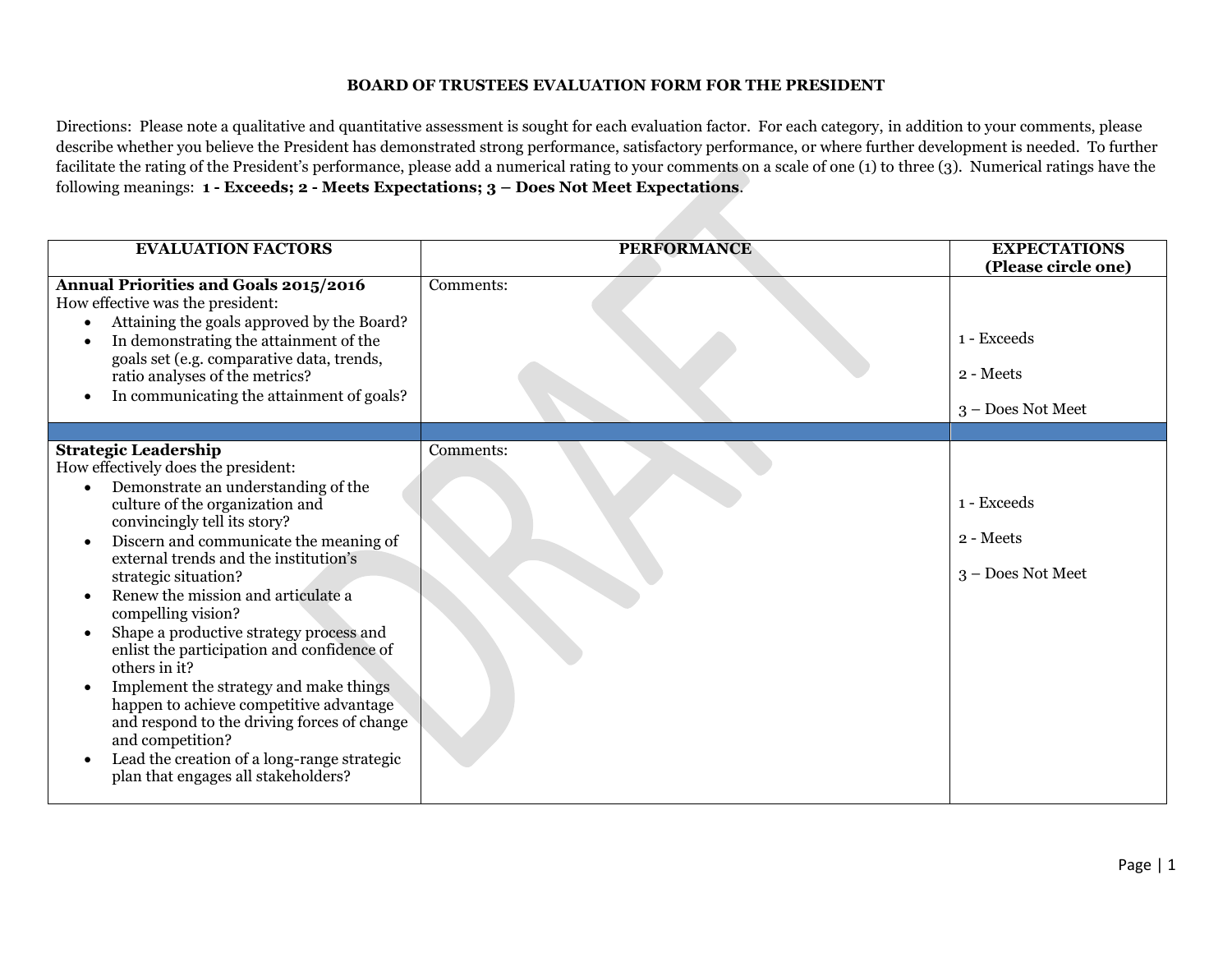| <b>EVALUATION FACTORS</b>                                                                                                                                                                                                                                                                                                                                                                                                                                                                                                                                                                                                                                                                                                                                                                                                                                                                                                                                                       | <b>PERFORMANCE</b> | <b>EXPECTATIONS</b><br>(Please circle one)    |
|---------------------------------------------------------------------------------------------------------------------------------------------------------------------------------------------------------------------------------------------------------------------------------------------------------------------------------------------------------------------------------------------------------------------------------------------------------------------------------------------------------------------------------------------------------------------------------------------------------------------------------------------------------------------------------------------------------------------------------------------------------------------------------------------------------------------------------------------------------------------------------------------------------------------------------------------------------------------------------|--------------------|-----------------------------------------------|
| <b>Educational Leadership</b><br>How effectively does the president:<br>Propose educational directions and<br>$\bullet$<br>priorities that motivate others?<br>Assure academic quality by expecting the<br>$\bullet$<br>use of evidence to improve performance?<br>Mobilize resources to support educational<br>$\bullet$<br>programs?<br>Encourage and enable educational and<br>$\bullet$<br>curricular change and innovation?<br>Understand and participate in academic<br>$\bullet$<br>governance and collaborative decision-<br>making?<br>Attract and retain strong faculty?                                                                                                                                                                                                                                                                                                                                                                                              | Comments:          | 1 - Exceeds<br>2 - Meets<br>3 - Does Not Meet |
| <b>Organizational Management</b><br>How effectively does the president:<br>Manage - analyze, organize, plan, direct,<br>$\bullet$<br>evaluate, renew - basic institutional<br>processes and resources (finances,<br>technology, human resources, facilities,<br>services, etc.)?<br>Create a sense of urgency and drive results<br>$\bullet$<br>in key performance areas such as<br>admissions, enrollment, retention, student<br>learning, fund raising, research, service,<br>finances and facilities?<br>Set high standards and hold people<br>$\bullet$<br>responsible for results?<br>Make clear and timely decisions?<br>Make tough decisions?<br>Use analytical and creative thinking to<br>$\bullet$<br>solve problems?<br>Plan for and manage crises (e.g. anti-<br>$\bullet$<br>hazing)?<br>Attract, retain and develop talented<br>$\bullet$<br>personnel?<br>Oversee a competent leadership team that<br>$\bullet$<br>takes responsibility, sets and achieves goals | Comments:          | 1 - Exceeds<br>2 - Meets<br>3 - Does Not Meet |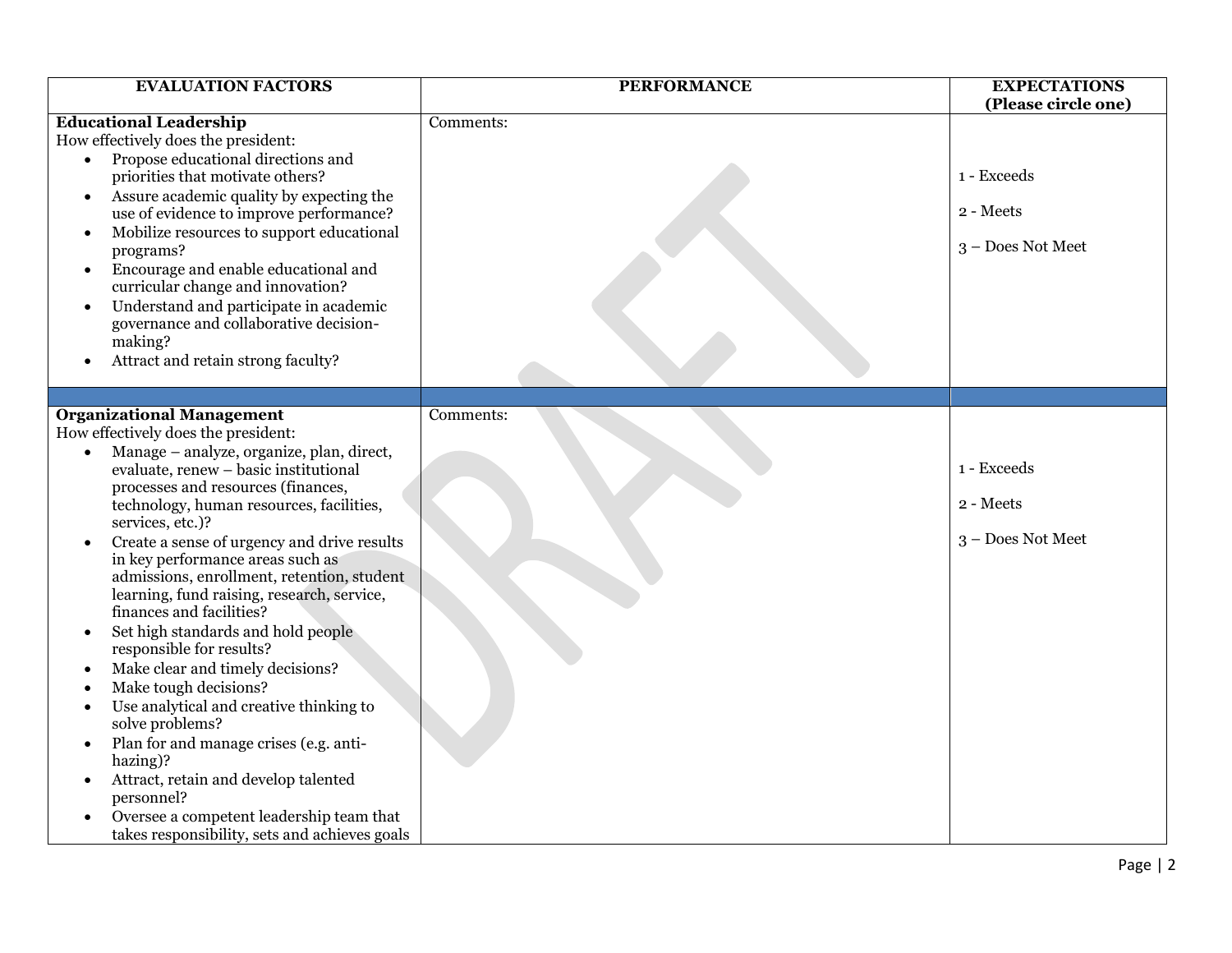| that advance the University's mission and<br>promotes a collegial attitude when<br>engaging key stakeholders (e.g. Board,<br>alumnae, faculty, students, community)?                                                                                                                                                                                                                                                                                                                                                                                                                                                                                                                                                                                                                                                                                                                                                                                                                                                                                                                         |                    |                                                                      |
|----------------------------------------------------------------------------------------------------------------------------------------------------------------------------------------------------------------------------------------------------------------------------------------------------------------------------------------------------------------------------------------------------------------------------------------------------------------------------------------------------------------------------------------------------------------------------------------------------------------------------------------------------------------------------------------------------------------------------------------------------------------------------------------------------------------------------------------------------------------------------------------------------------------------------------------------------------------------------------------------------------------------------------------------------------------------------------------------|--------------------|----------------------------------------------------------------------|
| <b>EVALUATION FACTORS</b>                                                                                                                                                                                                                                                                                                                                                                                                                                                                                                                                                                                                                                                                                                                                                                                                                                                                                                                                                                                                                                                                    | <b>PERFORMANCE</b> | <b>EXPECTATIONS</b>                                                  |
| <b>Financial Management</b><br>How effectively does the president:<br>Understand and manage the organization's<br>$\bullet$<br>financial dynamics, metrics and processes<br>(budgeting, costs, revenues, overhead,<br>balances, and investments) and<br>communicate financial realities to<br>stakeholders?<br>Manage resources efficiently and build<br>long-term financial equilibrium (create<br>operating balances, add revenues at a faster<br>rate than expenses, provide for<br>depreciation, and increase the purchasing<br>power of the endowment)?<br>Provide supervision of the University's<br>$\bullet$<br>buildings, grounds and equipment and<br>ensuring appropriate communication and<br>approval for expenses that require Board<br>approval?<br>Fully inform and engage timely the Board<br>on fiscal matters impacting the University?<br>Promote informed decision making and<br>$\bullet$<br>facilitate timely discussion and delivery of<br>comprehensive information to the Board<br>around the formulation of a current and<br>multi-year budget that would include | Comments:          | (Please circle one)<br>1 - Exceeds<br>2 - Meets<br>3 - Does Not Meet |
| recommendation from the administration<br>(e.g. collective bargaining, faculty, salary<br>equity, athletics, legislative budget requests<br>(LBR) & FAMU-FSU College of<br>Engineering)?                                                                                                                                                                                                                                                                                                                                                                                                                                                                                                                                                                                                                                                                                                                                                                                                                                                                                                     |                    |                                                                      |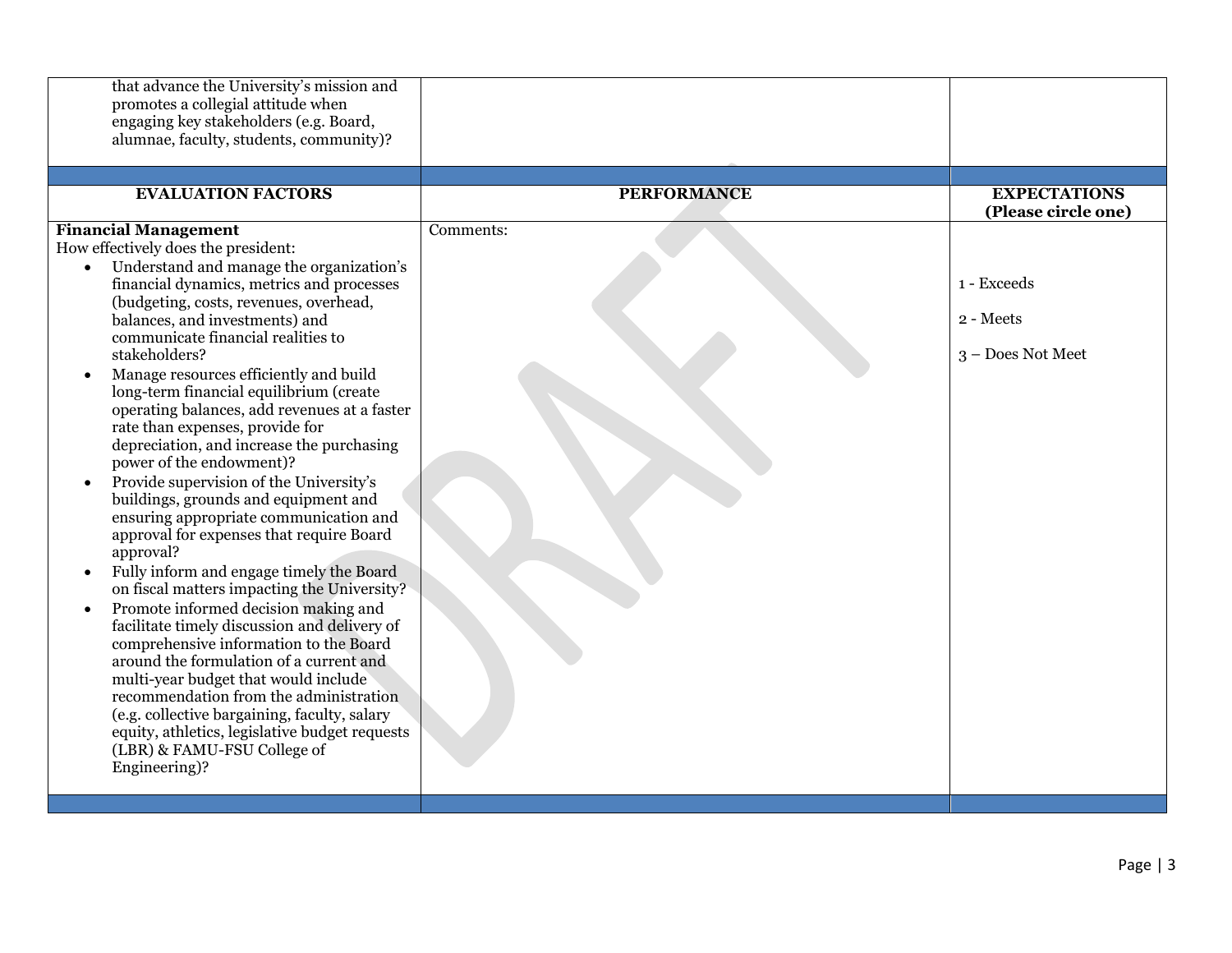| <b>Work Plan</b><br>How effectively does the president:<br>Provide ongoing and timely updates<br>$\bullet$<br>regarding the implementation, progress,<br>milestones achieved and concerns?<br>Meet the goals established by the Board<br>$\bullet$<br>and approved by the BOG?                                                                                                                                                                                                           | Comments: | 1 - Exceeds<br>2 - Meets<br>3 - Does Not Meet |
|------------------------------------------------------------------------------------------------------------------------------------------------------------------------------------------------------------------------------------------------------------------------------------------------------------------------------------------------------------------------------------------------------------------------------------------------------------------------------------------|-----------|-----------------------------------------------|
|                                                                                                                                                                                                                                                                                                                                                                                                                                                                                          |           |                                               |
| <b>Fund Raising</b><br>How effectively does the president:<br>Lead and engage others in the fund-raising<br>$\bullet$<br>program?<br>Build relationships with major donors?<br>$\bullet$<br>Obtain gifts and grants relative to full<br>$\bullet$<br>potential from individuals, alumni,<br>corporations and foundations?<br>Provide stewardship for gifts that have<br>$\bullet$<br>been received?<br>Inform and engage the board<br>$\bullet$<br>appropriately?                        | Comments: | 1 - Exceeds<br>2 - Meets<br>3 - Does Not Meet |
|                                                                                                                                                                                                                                                                                                                                                                                                                                                                                          |           |                                               |
| <b>External Relations</b><br>How effectively does the president:<br>Build credibility and influence with<br>$\bullet$<br>external constituencies?(e.g. DSO, BOG,<br><b>SACS &amp; NCAA)</b><br>Provide leadership to local, regional and<br>$\bullet$<br>national higher education?<br>Increase the visibility and reputation of the<br>$\bullet$<br>institution in a manner that has a direct<br>correlation to attainment of performance<br>metrics associated with the University and | Comments: | 1 - Exceeds<br>2 - Meets<br>3 - Does Not Meet |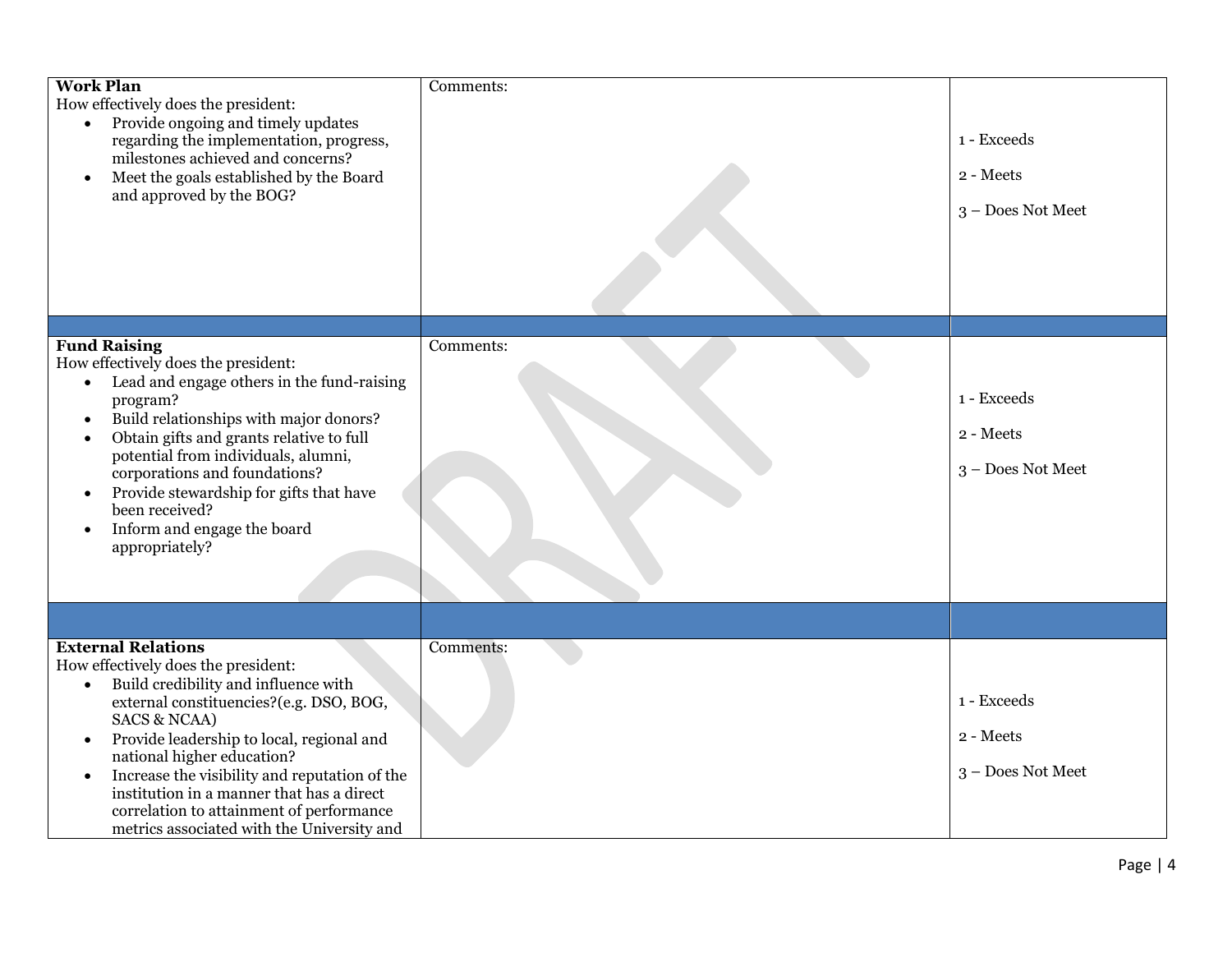| increases our standing within the SUS and<br>HBCU rankings?<br>Relate to alumni and gain their support?<br>Build credibility and influence with the<br>media?<br>Influence legislators and public officials?<br>$\bullet$<br>Provide consensus building, focused<br>leadership on matters related to the<br>University and Board of Trustees?                                                                                                                                                                                                                                                                                                                          |           |                                               |
|------------------------------------------------------------------------------------------------------------------------------------------------------------------------------------------------------------------------------------------------------------------------------------------------------------------------------------------------------------------------------------------------------------------------------------------------------------------------------------------------------------------------------------------------------------------------------------------------------------------------------------------------------------------------|-----------|-----------------------------------------------|
|                                                                                                                                                                                                                                                                                                                                                                                                                                                                                                                                                                                                                                                                        |           |                                               |
| <b>Internal Relations</b><br>How effectively does the president:<br>Develop a climate and programs that<br>$\bullet$<br>enhance diversity?<br>Interact with students and demonstrate<br>commitment to their welfare?<br>Work with the faculty to develop initiatives<br>$\bullet$<br>to advance their work and professional<br>well-being?<br>Work with the staff to create opportunities<br>and resources to recognize their service and<br>enhance their development?<br>Ensure strong faculty and community<br>relations?                                                                                                                                           | Comments: | 1 - Exceeds<br>2 - Meets<br>3 - Does Not Meet |
|                                                                                                                                                                                                                                                                                                                                                                                                                                                                                                                                                                                                                                                                        |           |                                               |
| <b>Board and Governance Relations</b><br>How effectively does the president:<br>Build the relationship with the board?<br>$\bullet$<br>Gain support from the board, especially on<br>$\bullet$<br>controversial issues?<br>Involve and call on the board to facilitate<br>relationships for the president, especially in<br>fund-raising and community relations?<br>Develop a good working understanding of<br>$\bullet$<br>the board's, the administration's and the<br>faculty's respective roles in decision<br>making?<br>Involve the board in strategy in productive<br>$\bullet$<br>and appropriate ways?<br>Focus the board's attention on issues<br>$\bullet$ | Comments: | 1 - Exceeds<br>2 - Meets<br>3 - Does Not Meet |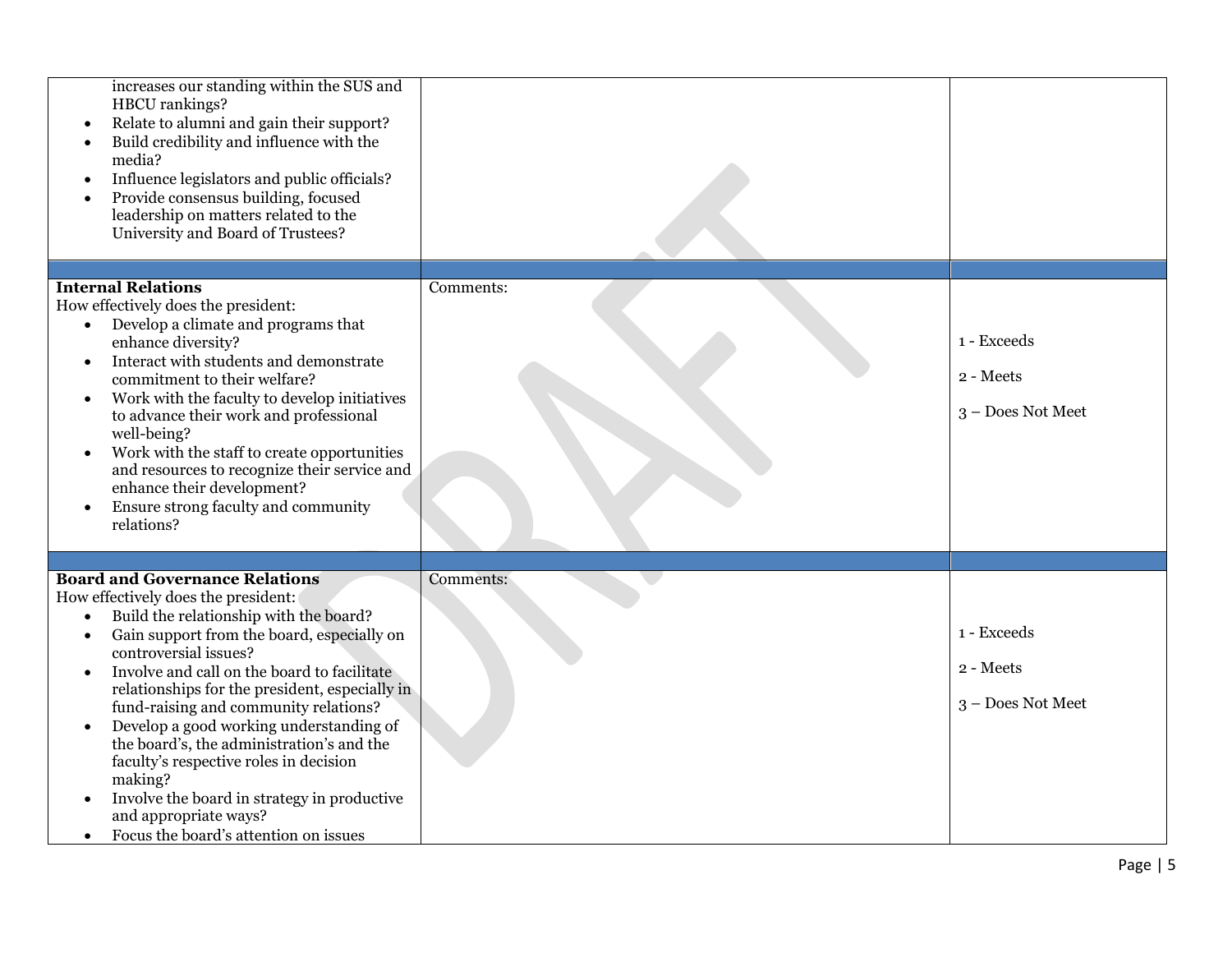| related to the president's professional<br>development and personal welfare?<br>Focus the board's attention on decision<br>making and governance systems that need<br>improvement?<br>Administer the affairs of the University<br>consistent with the documented Board<br>policy?                                                                                                                                                                                                                                                                                                                                                                                                                                           |                    |                                               |
|-----------------------------------------------------------------------------------------------------------------------------------------------------------------------------------------------------------------------------------------------------------------------------------------------------------------------------------------------------------------------------------------------------------------------------------------------------------------------------------------------------------------------------------------------------------------------------------------------------------------------------------------------------------------------------------------------------------------------------|--------------------|-----------------------------------------------|
| <b>EVALUATION FACTORS</b>                                                                                                                                                                                                                                                                                                                                                                                                                                                                                                                                                                                                                                                                                                   | <b>PERFORMANCE</b> | <b>EXPECTATIONS</b><br>(Please circle one)    |
| <b>Personal Characteristics and Values</b><br>How effectively does the president:<br>Demonstrate persistence in reaching goals?<br>Lead change?<br>Use political skills to negotiate agreements,<br>create coalitions and build consensus?<br>Display interpersonal and people skills?<br>Communicate clearly and convincingly in<br>various forms and contexts?<br>Show respect for others?<br>Listen?<br>Examine and challenge his or her<br>assumptions and show a willingness to<br>explore other viewpoints?<br>Understand his or her and others' feelings?<br>Reconcile conflict between self and others,<br>and among groups and individuals?<br>Demonstrate honesty and integrity?<br>Inspire trust and confidence? | Comments:          | 1 - Exceeds<br>2 - Meets<br>3 - Does Not Meet |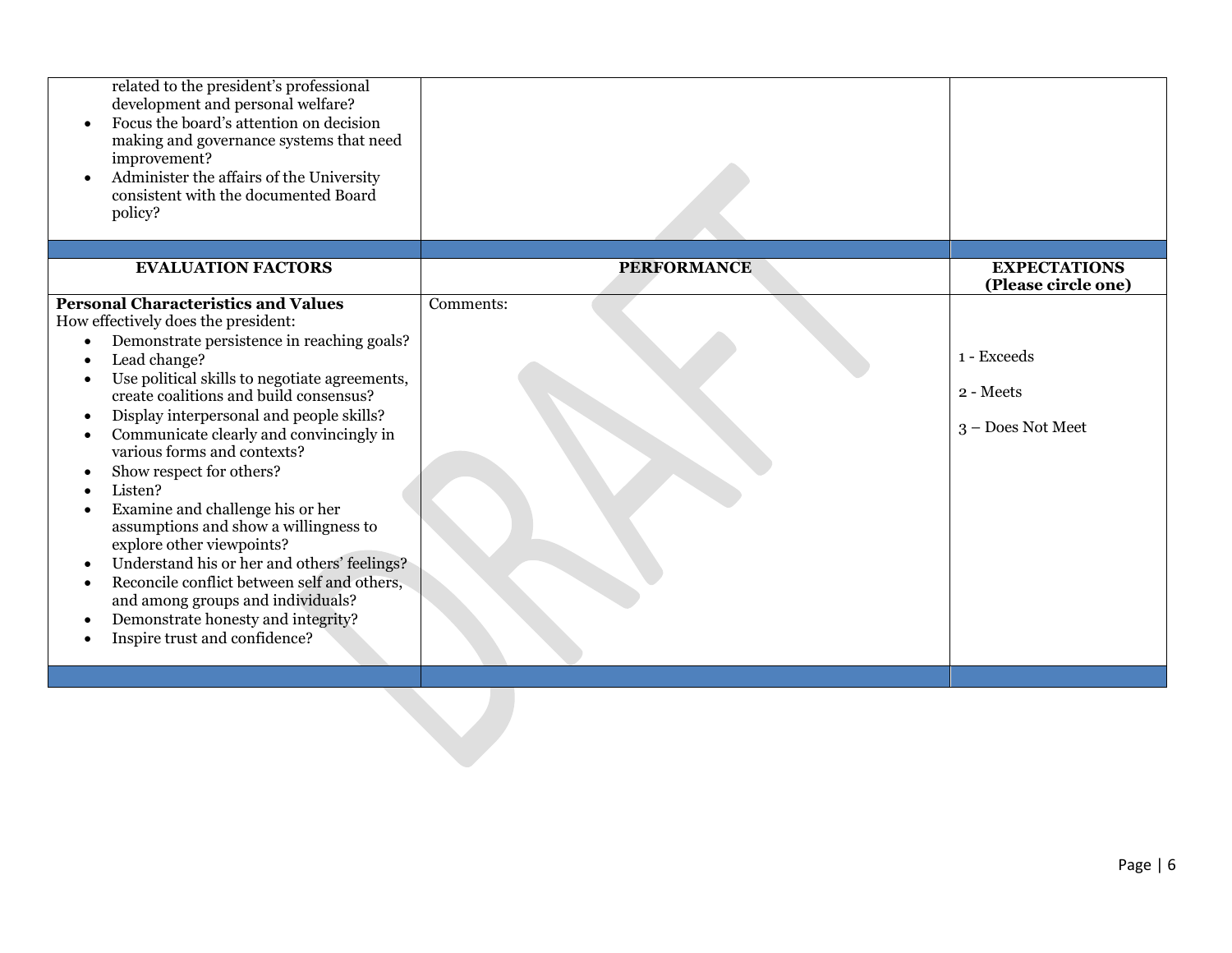|    | <b>Summary Questions</b>                                                                                            |  |
|----|---------------------------------------------------------------------------------------------------------------------|--|
|    | What have been the president's major<br>accomplishments in the leadership of the<br>institution over the last year? |  |
| 2. | What single thing would you suggest to<br>improve the president's effectiveness?                                    |  |
| 3. | What other points need to be covered?                                                                               |  |

## **Evaluation Rating Definitions**

#### **Exceeds Expectations**

- Significantly and consistently exceeds expectation(s) by producing a high quality and quantity of work.
- Undertakes additional job functions/duties, through own initiative, that further the goals of and make significant contributions to the institution.
- Is dependable, highly reliable and follows through on all provided or otherwise undertaken initiatives or requests and is effective in a variety of settings including one on one communications, writing skills, correspondence, and public situations.
- Demonstrates exceptional in-depth knowledge of the job functions/duties and is highly recognized by others within the University community
- Exhibits model behavior that exemplifies the values and qualities of the organization and that is worthy of emulation
- Skillfully and in a highly reliable manner handles multiple and varied types of tasks with competing priorities.
- Skillfully resolves conflict in the midst of differing opinions by creatively developing a compromise within competing interests.
- Exhibits teamwork or is a team player in varied settings and influence others to work collaboratively to bring about a positive impact while furthering the goals of the institution.